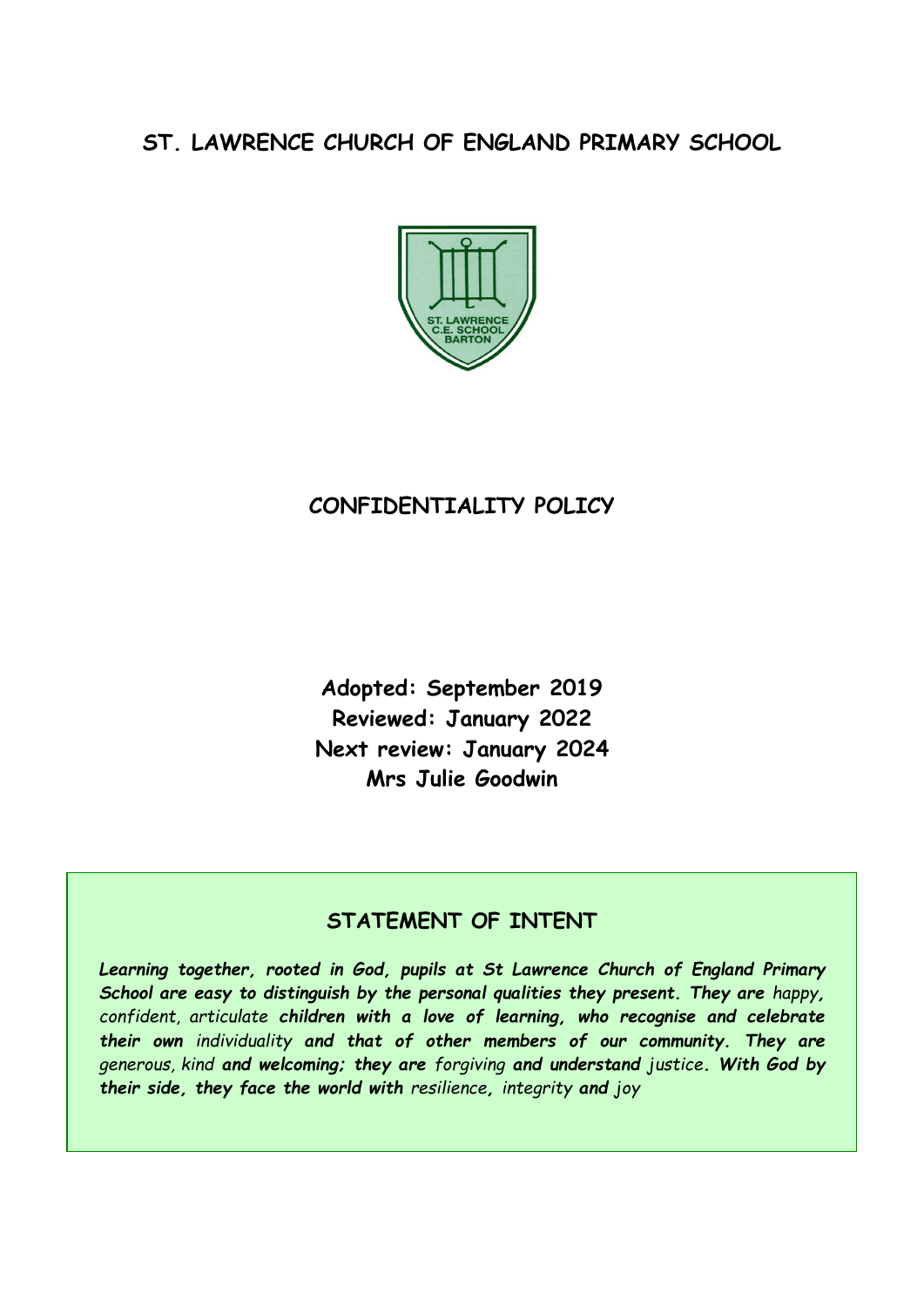#### **Aim**

To protect the child at all times and to give all staff involved clear, unambiguous guidance as to their legal and professional roles and to ensure good practice throughout the school is understood by pupils, parents, governors and staff.

#### **Rationale:**

- St Lawrence CE Primary School seeks to put the child at the heart of the learning process and to provide a safe and secure learning environment. It seeks to implement the underlying principles of the Every Child Matters Agenda and to address the issues, which may arise about confidentiality.
- It is committed to developing creative and positive ways for the child's voice to be heard whilst recognising the responsibility to use, hold and safeguard information received.
- The school is mindful that it is placed in a position of trust by all stakeholders and there is a general expectation that a professional approach will be used in all matters of confidentiality.
- The School has a duty of care and responsibility towards pupils, parents, governors and staff. It also needs to work with a range of outside agencies and share information on a professional basis. Striking an effective and professional balance is crucial to the success of a confidentiality policy.

#### **Objectives:**

- To ensure a consistent approach to handling information about children.
- To foster an ethos of trust within the school.
- To ensure staff, parents, governors and pupils are aware of the school's policy and procedures.
- To encourage children to talk to their parents and carers.
- To ensure pupils and parents know that school staff cannot offer unconditional confidentiality.
- To ensure equality of provision and access for all including rigorous monitoring of cultural, gender and special educational needs.
- To ensure the correct procedure is followed in any child protection issues.
- To ensure that confidentiality is a whole school issue and that in lessons ground rules are set for the protection of all.
- To understand that health professionals are bound by a code of conduct.
- To ensure that parents have a right of access to any records the school may hold on their child but not to any other child that they do not have parental responsibility for.

#### **Guidelines**

- 1. All information about individual children is private and should only be shared with those members of staff who have a need to know.
- 2. All social services, medical and personal information about a child should be held in a safe and secure place which cannot be accessed by individuals other than school staff.
- 3. The school continues to actively promote a positive ethos and respect for the individual:
	- a) The Child Protection Officer receives regular training. The Headteacher has ultimate responsibility for child protection.
	- b) There is clear guidance for procedures for the handling of child protection incidents. All staff have regular training on child protection issues.
	- c) There is clear guidance for procedures if a member of staff is accused of inappropriate conduct.
	- d) Staff are aware that effective sex and relationship education which brings an understanding of what is and is not acceptable in a relationship, can lead to disclosure of a child protection issue.
	- e) Staff are aware of the need to handle all issues about different types of families in a sensitive manner.